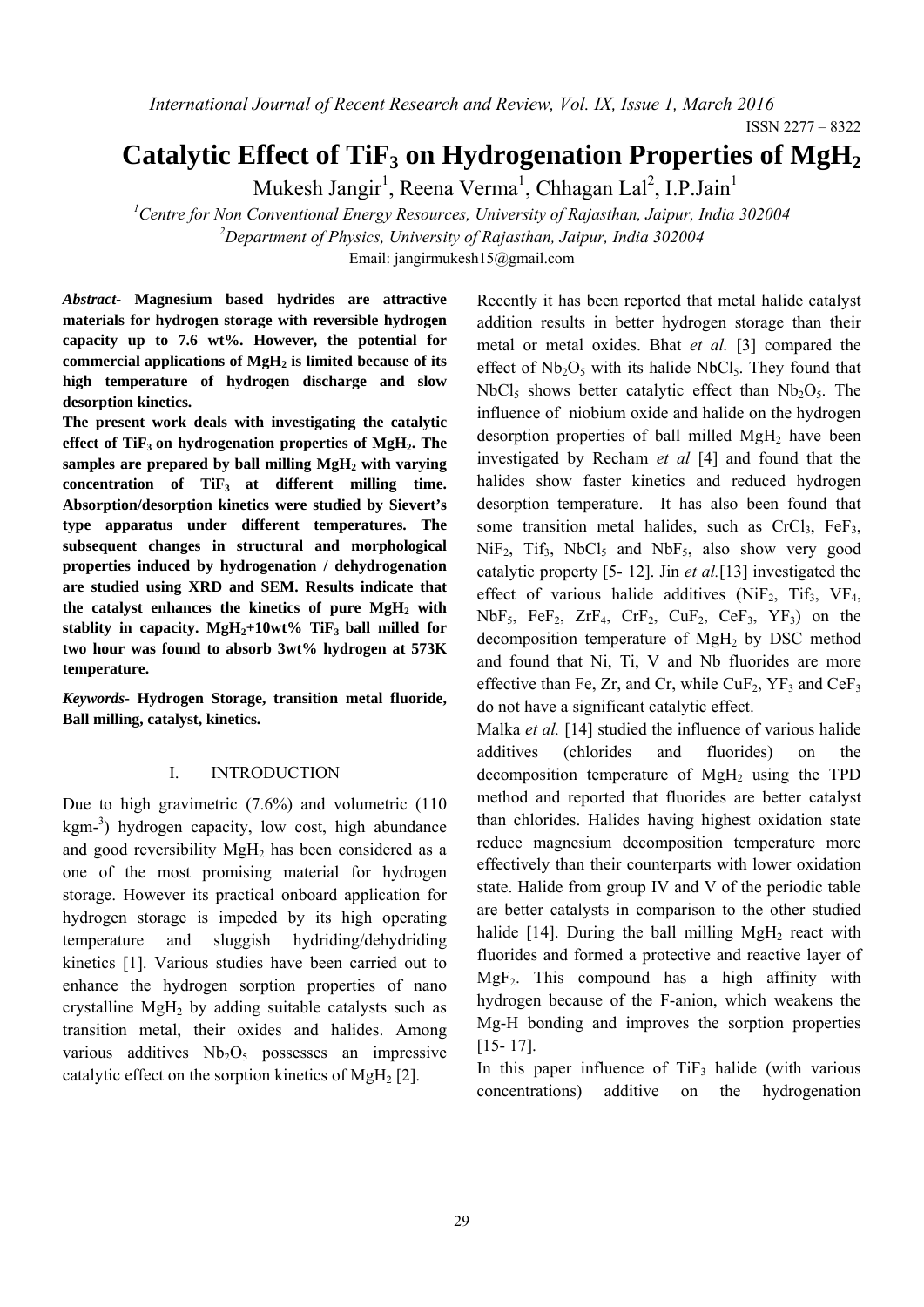properties of ball milled  $MgH_2$  at different milling time has investigated. This system possesses enhanced sorption kinetics, in particular the absorption performance at a moderate temperature range.

## II. EXPERIMENTAL

Pure MgH<sub>2</sub> (purity 98%) and  $TiF_3(98\%)$  were purchased from Alfa Aesar. Ball milling was carried out, nominally at Room Temperature (RT) using planetary (Retsch PM 100 type) ball mill. The vial and ball materials were hardened chromium steel. To start with MgH2 was milled in Argon (Ar) atmosphere for 20 hours at RT. Then MgH<sub>2</sub>+ x wt% TiF<sub>3</sub> (x = 5, 10 & 15) were ball milled for 2 and 5 h under Ar atmospheric condition. The powder specimen was loaded into the vial then sealed using an O-ring covered with a thin layer of sealing grease in an Ar filled homemade Glove box at our laboratory in University of Rajasthan Jaipur, India. The ball-to-powder mass-charge ratio (BPR) was approximately 40:1 and the milling speed has been maintained at 300 rpm for different milling periods.



Fig.1. Hydrogen absorption curves at 573 K of (a) 20 hrs milled MgH<sub>2</sub>, (b)-(d) 2 hrs milled MgH<sub>2</sub> +  $xwt\%$  $TiF_3$  (x = 5, 10, 15).

Hydrogenation storage properties of TiF<sub>3</sub> doped MgH<sub>2</sub> were investigated at different temperatures by using a Sievert-type apparatus which was built up in our lab. Prior to study the whole system was evacuated to  $10^{-6}$ Torr vacuum at 673 K for 2 h and the samples were introduced for hydrogenation in the chamber. To perform hydrogenation measurement one gram of the

as-milled sample was kept in a stainless steel cylindrical vial (5 ml capacity) and closed with a filtered stainless steel cap and inserted in the stainless steel high pressure reactor (20 ml capacity). Before measurements sample was completely desorbed at 350  ${}^{0}$ C under vacuum of  $1x10^{-6}$  Torr.

The structures of the samples were characterized by X-ray Diffraction (XRD, Panalytical Make X' Pert PRO MPD) analysis using CuK $\alpha$  radiation ( $\lambda$ = 1.54 Å). Particle size and surface topology of all the samples were investigated using Scanning Electron Microscope (SEM, ZEISS with EHT 20.00 Kv).

#### III. RESULTS AND DISCUSSION

## *A. Effect of the addition of TiF3*

The hydrogen sorption kinetics of  $MgH<sub>2</sub>$ , by mechanical milling with additives can be markedly improved at near room temperature. The catalytically enhanced kinetic performance was found to persist in the absorption/desorption cycles. But the catalytic mechanism has not yet been well established. The absorption curves of 20 and 2 hrs milled MgH2 and MgH<sub>2</sub>+ x wt% TiF<sub>3</sub> (x = 5, 10, 15) are shown in Fig. 1 respectively.



Fig.2. Hydrogen absorption curves at 523 K of 2 h milled MgH<sub>2+</sub>x wt% TiF<sub>3</sub>(a)–(c) for 5, 10 and 15wt%.

It is observed that the addition of different amount of Catalyst improved the absorption kinetics of MgH<sub>2</sub>. From 5- 10 wt% of TiF<sub>3</sub> hydrogen absorption capacity increased as well as absorption kinetics but further with increasing concentration of catalyst hydrogen capacity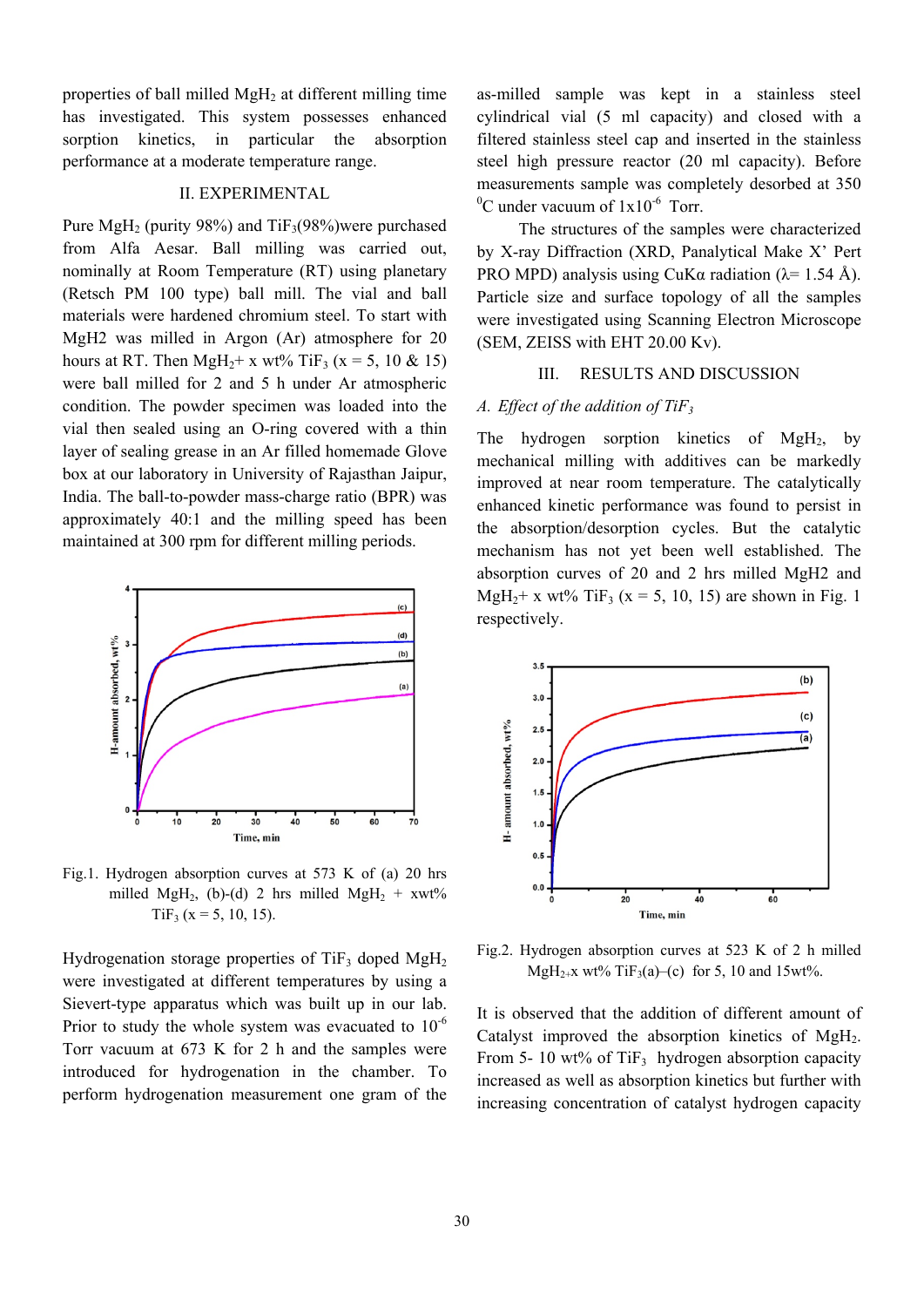decreased .The absorbed amount of hydrogen are 2, 3 and 2.8 wt% for MgH<sub>2+</sub>x wt% TiF<sub>3</sub> (x = 5, 10, and 15) in first 10 minutes. Here we report additional results at lower operating temperature (523 K) and found that the absorbed amount of hydrogen is decreased to about 1.5, 2.5 and 2.0 wt% for the additives concentration  $(x = 5 -$ 15) of  $TiF_3$  as shown in Fig.2. It is concluded that the highest storage capacity is 3 wt% for the MgH<sub>2</sub>-10 wt%  $TiF<sub>3</sub>$ . The results also show that the high concentration of  $TiF_3$  catalyst will degrade the hydrogen storage capacity of the material, as seen from the profile of the sample containing  $15 \text{ wt}$ % TiF<sub>3</sub>.



Fig. 3. Hydrogen desorption curves at 573 K of MgH<sub>2</sub>+x wt% TiF<sub>3</sub> for  $x = 5$ , 10, 15 in (a), (b) and (c).

Therefore, 2 h milled MgH<sub>2</sub>+10 wt% TiF<sub>3</sub> is selected for further investigation of structural properties of asmilled and hydrogenated/ de-hydrogenated samples and hydrogen storage capacity at different operating temperatures (below 300 $\mathrm{^0C}$ ).

The pronounced catalytic enhancement arising upon adding of  $TiF_3$  was also observed on the hydrogen desorption properties. Fig. 3 shows the desorption curves at 573 K of 2 h milled MgH<sub>2</sub>+ x wt% TiF<sub>3</sub> (x = 5, 10, 15). It is clear from the desorption results, that more hydrogen is released in the same time limit from the 10 wt% TiF<sub>3</sub> than the other ones. Addition of TiF<sub>3</sub> improved the desorption kinetics of  $MgH<sub>2</sub>$  by accelerated desorption rate and reduced operating temperature.

#### *B. Effect of milling time*

The effect of milling time on  $MgH_2+10$  wt% TiF<sub>3</sub> for 2 and 5 hrs are shown in Fig. 4. Apparently, a longer milling time leads to a more pronounced kinetic enhancement in particular during the initial periods.



Fig.4. Comparision of hydrogen absorption of ball milled  $MgH_2+10$  wt% TiF<sub>3</sub> at 573 K for (a) 2 h (b) 5 h.

However, it is also observed that increasing milling time causes a substantial decrease in the hydrogen capacity. Hydrogen storage of  $MgH_2 + 10$  wt% TiF<sub>3</sub> at 573 K is observed to be 3.0 wt% in 10 minutes for 2 hrs milled while for 5 hrs milled it's decreased to  $\sim$ 1.7 wt%.



Fig. 5. Hydrogen absorption curves of MgH<sub>2</sub>+10 wt% TiF<sub>3</sub> at temperature range from 573 K to 373 K in the curves of  $(a) - (g)$  respectively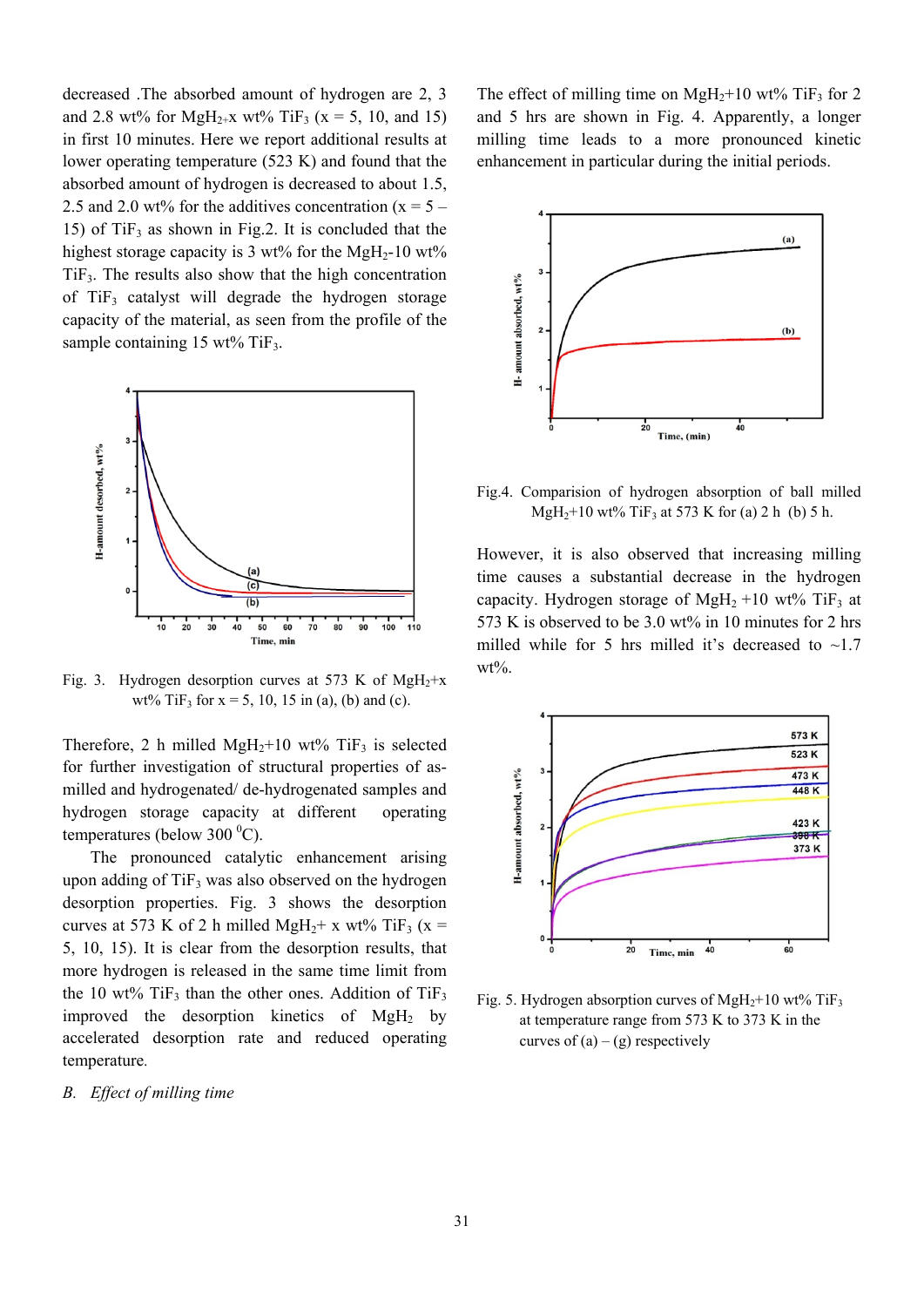### *C. Hydrogen storage performance*

Hydrogen storage performance of 2 hour milled  $MgH_2$ +  $xwt\%$  TiF<sub>3</sub> was further investigated for the temperature range from 573 K to 373 K which are shown in fig. 5 from (a)-(g). Generally pre-activation is required for the pure  $MgH_2$  however, in case of  $MgH_2$  catalyzed with  $TiF<sub>3</sub>$  or any other transition metal halides pre-activation is not required and sample is directly used for the measurements after complete desorption at 573 K for 2 h. In case of 2 h milled  $MgH_2+10$  wt% TiF<sub>3</sub> the absorbed hydrogen amount was found 3 wt% within 10 minutes and was about to saturate in one hr for the temperature range 523–448 K. The hydrogen capacity of this material is decreased by half of the above capacity in the temperature range from  $423 - 373$  K. It is concluded from the results that the increment in hydrogen storage capacity is due to the catalytic effect of TiF<sub>3</sub> on MgH<sub>2</sub> in the starting time periods  $(\sim 10$ minutes).

## *D. Structural characterization*

The catalytic effect of 10 wt%  $TiF_3$  on structural properties of MgH2 have been investigated using X-ray diffraction (XRD) and scanning electron microscopy (SEM). Fig.6 shows the diffraction patterns of 2 h milled  $MgH_2+10wt\%$  TiF<sub>3</sub> for as-prepared, hydrogenated and dehydrogenated samples. It is clear from the results that diffraction pattern of as-milled sample is quite similar to  $MgH<sub>2</sub>$ . The qualitative result obtained from weak and broad peaks shows that the grain size decreases and lattice strain increases [18].

In the case of the as-milled sample, the most intense Bragg peaks are identified as tetragonal *β*-MgH<sub>2</sub> and a metastable orthorhombic phase *γ*-MgH<sub>2</sub> which has been previously reported to form upon milling  $MgH<sub>2</sub>$  [19]. It is observed from the diffraction patterns that the intensity of  $\beta$ -MgH<sub>2</sub> peak increased after hydrogenation and disappeared after dehydrogenation. Besides, the formation of a  $\gamma$ - MgH<sub>2</sub> induced by high energy milling is also observed and disappears in the dehydrogenation process as in case of *β*-MgH<sub>2</sub> peak.



Fig.6. XRD patterns of the  $MgH_2+10wt\%$  TiF<sub>3</sub> (a) as prepared, (b) hydrogenated and (c) after desorption.

In the present case MgO was detected in both samples except dehydrogenated sample, which is likely due to the slight oxygen contamination. No peak related to TiF3 is identified in as-milled sample. After dehydrogenation process  $MgF_2$  and TiH<sub>2</sub> peak were observed, suggesting that  $MgH_2$  reacts with TiF<sub>3</sub> to produce  $MgF_2$ . When  $MgH_2$  reacts with fluorides,  $MgF_2$ is usually formed as a protective and reactive layer during the reaction between  $MgH_2$  and titanium or metal fluoride [3, 4, 6, 20]. This compound possesses a high affinity with hydrogen because of the F- anion, which weakens the Mg-H bonding and improves the sorption properties [4]. The formation of these two phases should follow reaction (1). It is highly expected that this reaction can occur during milling process due to collision between vial, balls and among the balls produced high energy environment.

 $MgH_2 + 2/3$  TiF<sub>3</sub>  $\rightarrow$  MgF<sub>2</sub> + 2/3 TiH<sub>2</sub> + 1/3 H<sub>2</sub>…….(1)

Fig.7 shows the SEM micrographs of 2 h milled  $MgH_2+10\%$  wt TiF<sub>3</sub> and subsequently hydrogenateddehydrogenate at 573 K. The results indicate that the particle size of MgH<sub>2</sub> is effectively decreased after ball milling and found many particles distribution at the surface of the composite matrix. The decrease of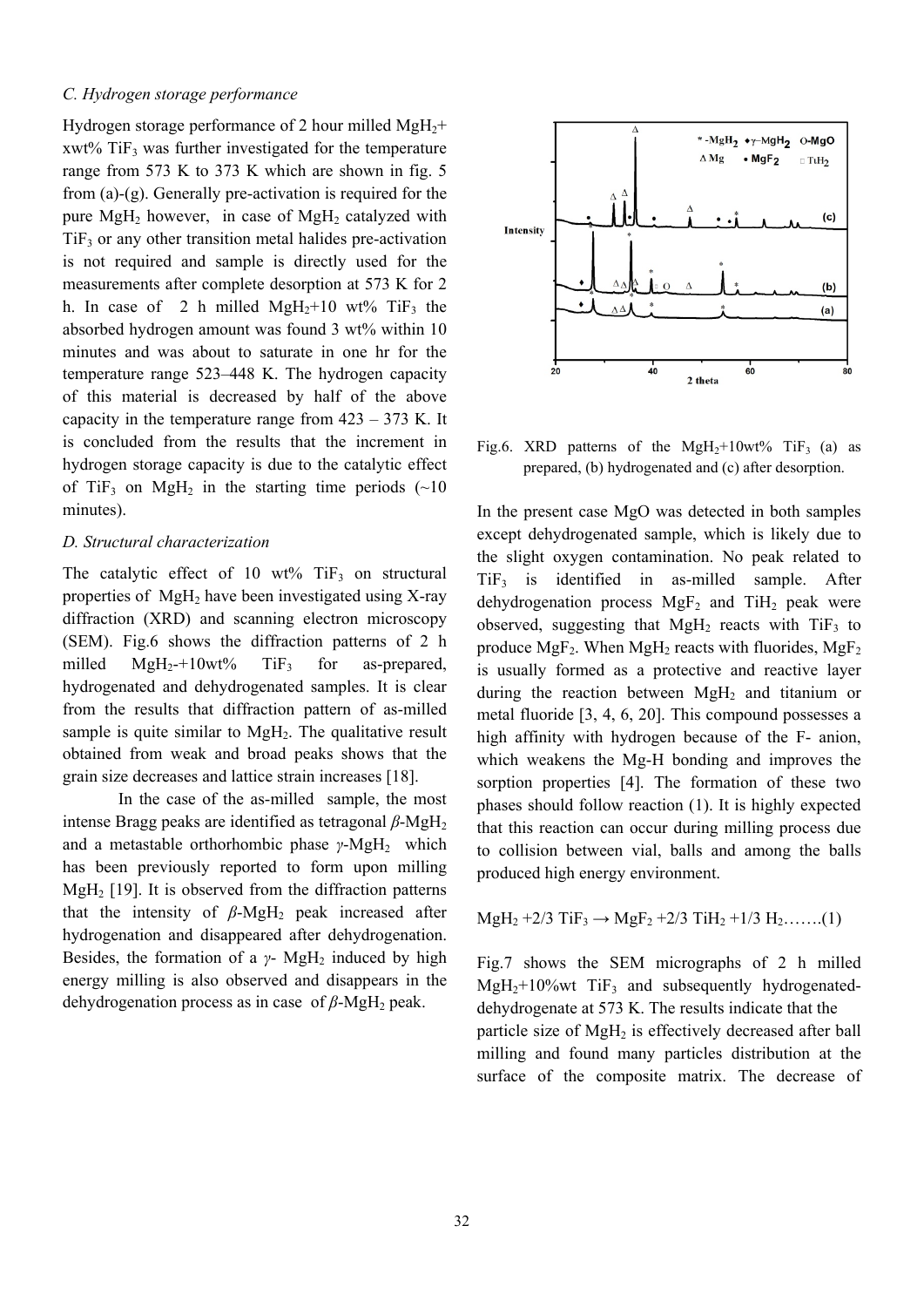particle size can enhance the rates of hydrogenationdehydrogenation.



Fig.7. SEM images of 2h milled MgH<sub>2</sub>+10 wt% TiF<sub>3</sub> (a) as milled (b) hydrogenated and (c) dehydrogenation.

#### IV. CONCLUSIONS

Titanium fluorides that readily react with  $MgH<sub>2</sub>$  to form hydrides or metal–hydrogen solid solutions tend to exert a significant catalytic effect on the hydrogenation kinetics of MgH<sub>2</sub>.

It is concluded that the various concentration of catalyst  $(TiF_3)$  improved the absorption/ desorption kinetics of MgH<sub>2</sub>. The 2 h milled MgH<sub>2</sub>+10 wt% TiF<sub>3</sub> absorbed hydrogen 3 wt% within 10 minutes and about to saturate in one hr at below operating temperature while the hydrogen desorption was the same wt% in time limit. The storage capacity of  $MgH_2+10$  wt% TiF<sub>3</sub> at operating temperature 573 K is decreased with increasing milling time and decreased by  $\sim$ 1.7 wt% in 10 minutes.

The microstructure and XRD analysis show that  $MgF_2$  and TiH<sub>2</sub> phases form in the dehydrogenation process for the 2 h milled MgH<sub>2</sub>-10 wt% TiF<sub>3</sub> sample.

#### V. ACKNOWLEDGEMENT

Authors are grateful to the Ministry of New and Renewable Energy (MNRE) Government of India for the financial support for this work in the form of JRF (Mukesh Jangir). The authors (Dr. Chhagan Lal) are also thankful to UGC for start-up grant (No. F.30- 84/2014/BSR). The authors are thankful to U.S.I.C., University of Rajasthan Jaipur India to provide SEM and XRD facility.

### VI. REFERENCES

- [1] I.P. Jain, Chhagan Lal, Ankur Jain, "Hydrogen storage in Mg: A most promising material", ", International Journal of Hydrogen Energy, Vol. 35, pp. 5133-5144, 2010.
- [2] I.E Malka, M. Pisarek, T. Czujko, and J. Bystrzycki, "A Study of the ZrF4, NbF5, TaF5, and TiCl3 influences on the MgH2 sorption properties", International Journal of Hydrogen Energy, Vol. 36, pp. 12909-12917, 2011.
- [3] Bhat V, Rougier A, Aymard L, Darok X, Nazri G, and Tarascon JM, "Catalytic activity of oxides and halides on hydrogen storage of MgH2", J Power Sources, Vol. 159, pp. 107-110, 2006.
- [4] N. Recham, V.V. Bhat, M. Kandavel, L. Aymard, J.M. Tarascon, and A. Rougier,"Reduction of hydrogen desorption temperature of ball-milled MgH2 by NbF5 addition", Journal of Alloys and Compounds, Vol. 464, pp. 377–382, 2008.
- [5] Ivanov E, Konstanchuk I, Bokhonov B, and Boldyre V, " Hydrogen interaction with mechanically alloyed magnesium-salt composite materials", J Alloys Compds, Vol.359, pp. 320–325, 2003.
- [6] De Castro JFR, Yavari AR, LeMoulec A, Ishikawa TT, and Botta WJ, "Improving H-sorption in MgH2 powders by addition of nanoparticles of transition metal fluoride catalysts and mechanical alloying" J Alloys Compd, Vol.389, pp. 270–274, 2005.
- [7] Deledda S, Borissova A, Poinsignon C, Botta WJ, Dornheim M, Klassen , " H-sorption in MgH2 nanocomposites containing Fe or Ni with fluorine", J Alloys Compd, Vol. 404, pp. 409-412, 2005.